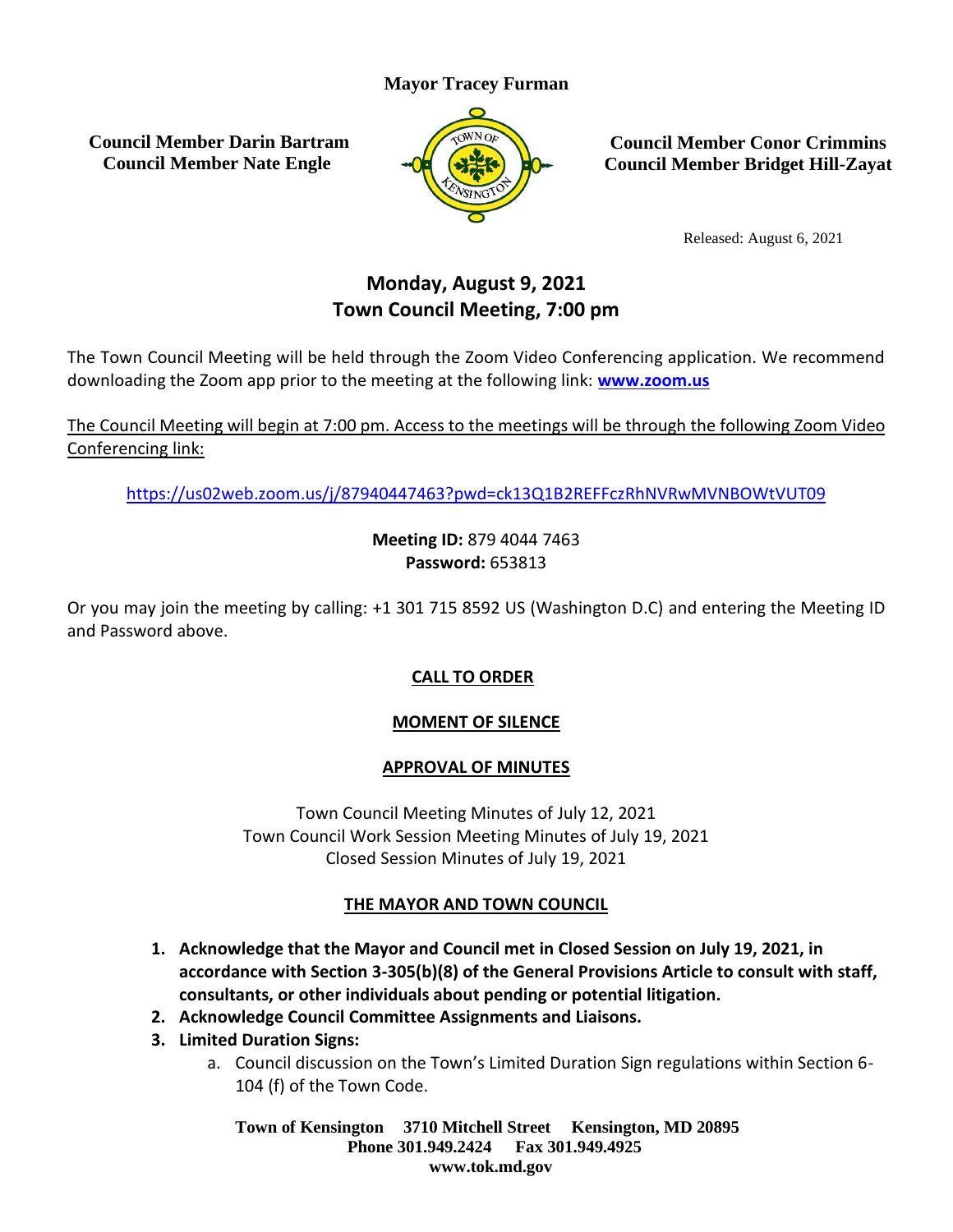#### **4. 10417 Metropolitan Avenue (Spirit Club):**

a. Review a request by the Spirit Club to install a 6' x 10' shed on the north side of the property, which would encroach into the Town's property.

#### **5. Main Street Maryland Program:**

a. Update on the Town's meeting with the Project Manager for the State's Main Street Maryland Program.

#### **6. Compost Crew:**

a. Update on the Compost Crew program with the Town.

#### **THE TOWN MANAGER AND STAFF**

#### **PUBLIC APPEARANCES**

*(The public is invited to speak on any subject that is not a topic on tonight's agenda)*

#### **ORDINANCES, RESOLUTIONS, AND REGULATIONS**

*(Ordinances, resolutions, and regulations to be introduced or adopted following appropriate procedures required by the Town Code; or resolutions that may require discussion by the Mayor and Council prior to approval)*

#### **ADJOURNMENT**

*(The Mayor and Council may move to close the meeting and may move to reopen the meeting)* THE NEXT SCHEDULED MEETING(S) OF THE MAYOR AND TOWN COUNCIL WILL BE HELD: *Monday, September 13, 2021, 7:00 pm*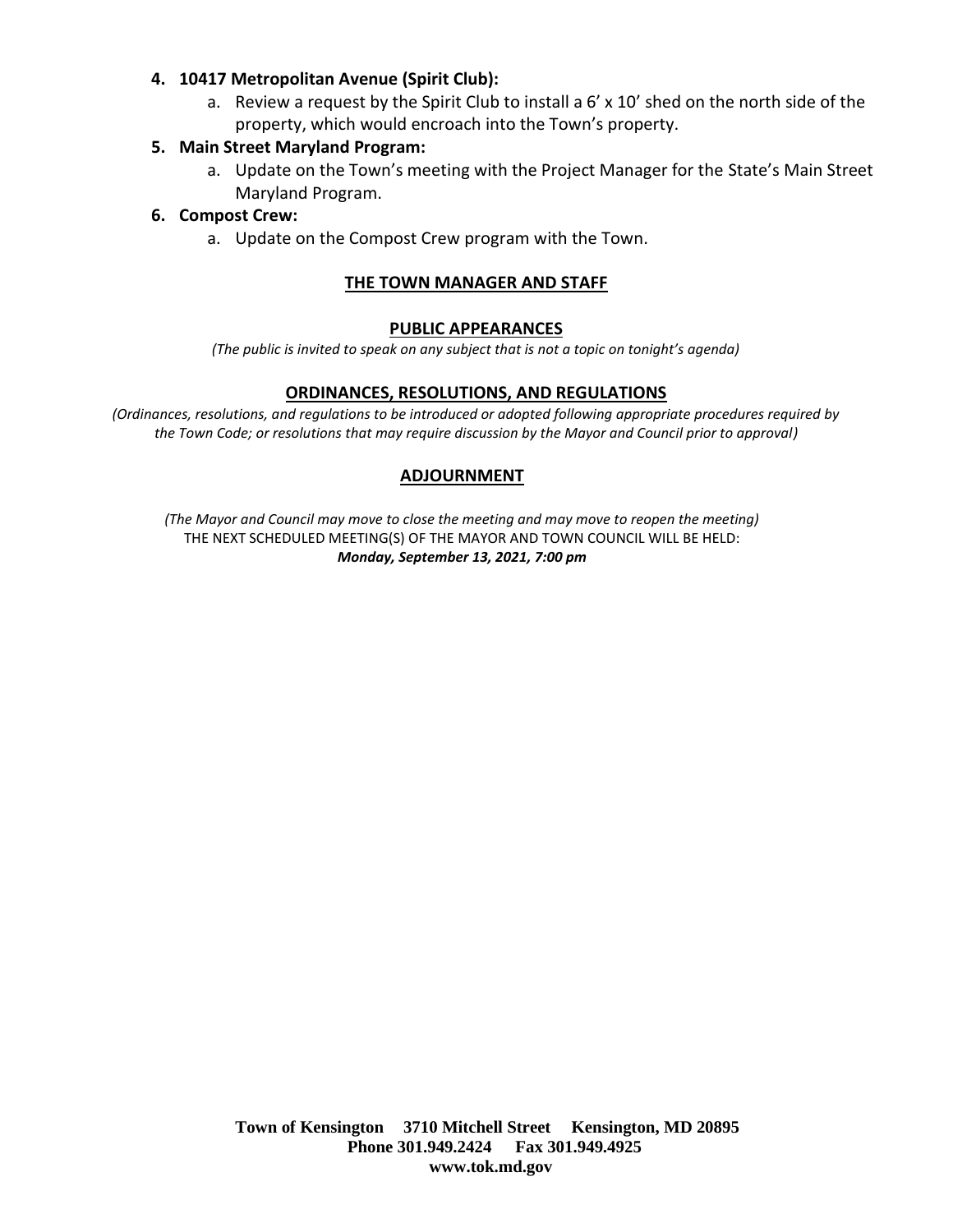#### Chapter VI

#### SIGNS AND COMMERCIAL REGULATIONS

Article 1. Signs and Solicitors

Section 6-101. Signs

(a) The Town shall have the power to enforce, and incorporates by reference herein as if fully set forth, the provisions of Chapter 59, Article 59-6, Division 6.7 of the Montgomery County Code, as amended, entitled "Signs", except as otherwise provided herein. This Article is an exception to the general exemption from County law contained in Section 1-202 of this Code.

(b) The purpose of Sections 6-101 through 6-106 of this Article is to regulate the location, size, placement and certain features of signs placed in the public right of way, and in commercial and industrial zoned properties. These regulations do not apply to signs in a residential zone, unless specifically stated. These regulations are intended to protect the public health, safety, comfort and welfare, to enable the public to locate goods, services and facilities without difficulty, danger or confusion, to prevent hazards to life and property, and to preserve and strengthen the character of the town and to protect property values.

(c) The following sections contain additional requirements that supplement portions of Chapter 59, Article 59-6, Division 6.7, of the Montgomery County Code and, in cases of conflict, shall supersede and take precedence over Chapter 59, Article 59-6, Division 6.7, of the Montgomery County Code.

(d) Only signs defined as permanent or limited duration signs are authorized. Temporary signs are prohibited. Permanent signs are defined as a sign, requiring a permit from Montgomery County, that is constructed in a manner and of materials that will withstand longterm display and is intended to be displayed for an indefinite period of time. A limited duration sign is defined as a non-permanent sign that is:

> (1) Displayed on private property, and is constructed in a manner and of materials that will not withstand long-term display, and/or is not intended to be displayed for an indefinite period; or

(2) within the public right-of-way.

Section 6-102. Town Sign Permit Required – CRT, CRN and Industrial Zones

(a) The permitting requirements of this Chapter do not exempt any applicant from obtaining proper permits from Montgomery County as required by County law.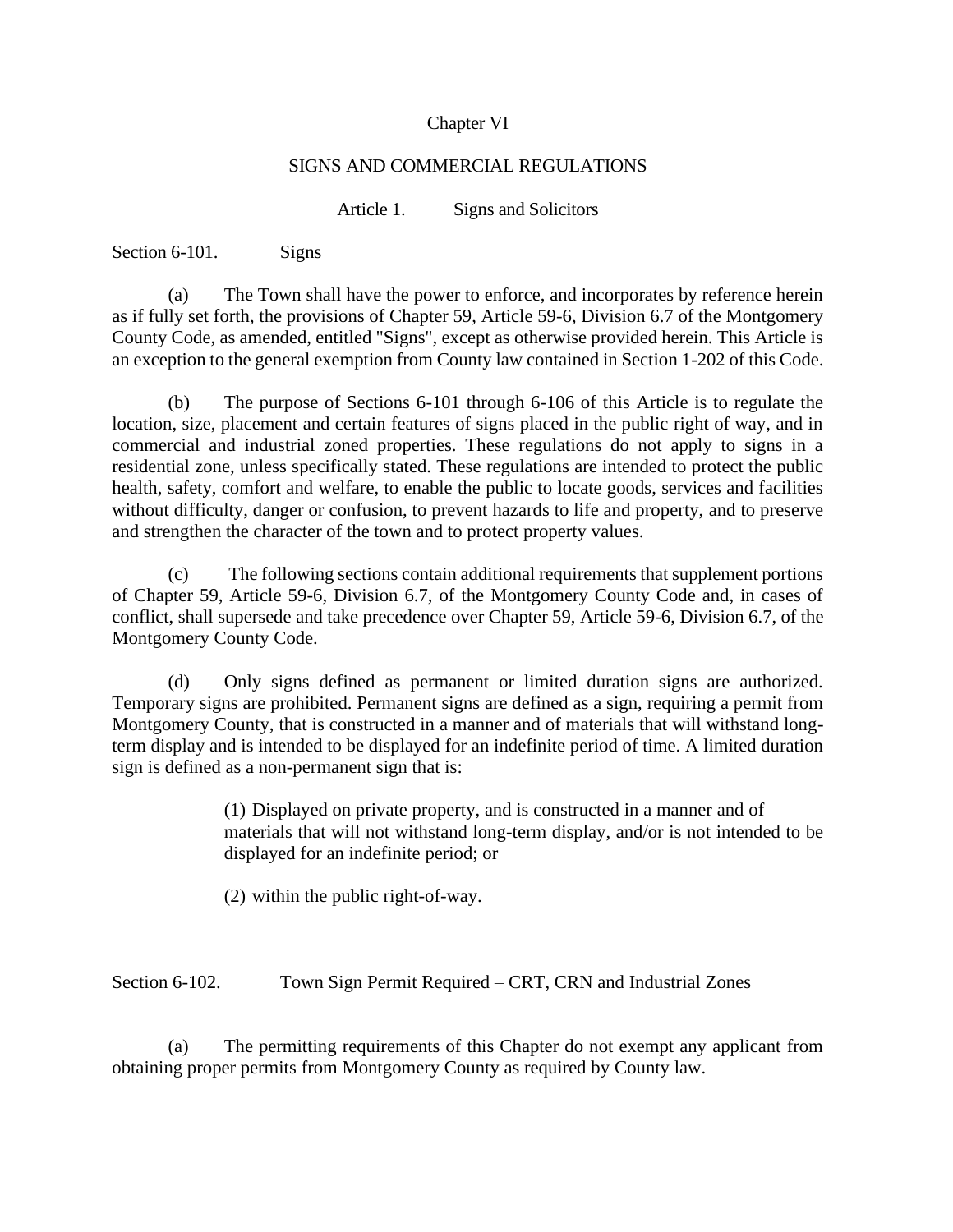(b) It shall be unlawful to erect, construct, post, mount, locate, place or alter any permanent sign or part thereof, and any limited duration sign or part thereof, without first obtaining a sign permit from the Town. A permit application, together with a copy of plans and specifications for the work and any required fee, shall be filed with the Town Manager or designee, who shall issue a permit in accordance with the provisions of the Town code. The permit shall include date of issuance. By application for a sign permit, the applicant and owner give consent to the Town Manager or designee to enter onto the property to inspect any activity encompassed in the permit as often and at such times as deemed necessary during the course of the activity to ensure compliance with this chapter and other applicable law. Applicants must provide the Town with any information deemed necessary to process the permit.

(c) Permit fees shall be set by resolution of the Council.

(d) The date of erection of any limited duration sign must be written in indelible ink on the lower right corner of the sign.

Section 6-103. Signs in the Public Right-of-Way.

(a) Except as otherwise provided herein, it shall be unlawful to display or post any sign in a public right of way under the Town's jurisdiction.

(b) It is unlawful to attach any otherwise lawful sign to utility poles, trees, fences or other signs in the public right of way.

(c) It shall be lawful to post or mount limited duration signs in the public right of way from 10:00 a.m. on Friday through 5:00 p.m. the following Sunday. Notwithstanding any other provision of this section, it is prohibited at all times to post or mount any sign in the median of a public right-of-way. Signs authorized by this Section may not be installed or removed in a manner that will cause damage to the right of way. Authorized signs may not block or obstruct any permanent signage, or pedestrian or vehicular traffic or sightlines.

(d) Any otherwise lawful sign required by law or regulation, and signs used by a government agency or utility company erected by, or on the order of, a public officer or utility official in the performance of official duties, such as controlling traffic, identifying streets, warning of danger, or providing information, is exempt from this section.

(e) All signs posted in violation of this section shall be considered a nuisance and are removable without notice by a public or governmental official at any time thereafter, unless said signs have been authorized to remain by the town government.

Section 6-104. Signs on Private Property – CRT, CRN and Industrial Zones

(a) Comprehensive Signage Plan Required – Before a permit may be issued under this Article for properties within the CRT, CRN and Industrial Zones, for properties occupied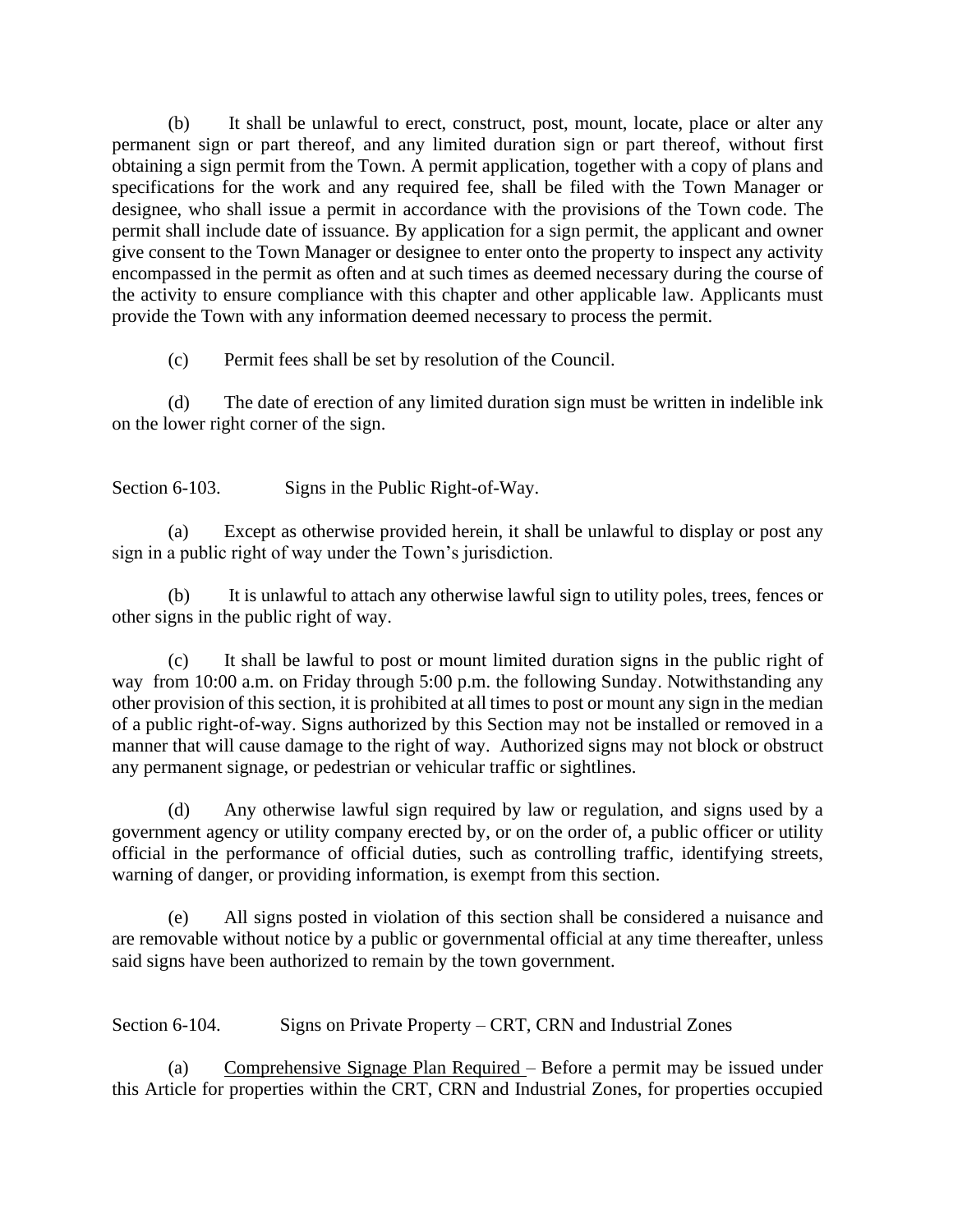by more than one (1) business/tenant, a signage plan must be filed demonstrating that each sign for which a permit is requested is consistent and harmonious in terms of location, design, color, shape, size, style, material, and mounting with all other such signs on the property. Signs for individual businesses/tenants in a multi-tenanted building shall be placed only on the building levels accessible on the exterior by pedestrians. A signage plan for the entire property shall be submitted by the owner prior to the issuance of the first sign permit for the property and shall be updated to include all existing and proposed signs when any sign is installed, altered or replaced.

(b) Prohibited Signs - The following sign types are prohibited:

(1) Internally illuminated box signs with flat graphics and/or translucent face material are prohibited.

(2) Pole (freestanding) signs, except when located in the Kensington Historic District, when the Historic Preservation Commission has made a determination that the sign is an integral part of the environmental setting or is important to the historic character of the neighborhood. One pole sign located at a grocery store that was lawfully existing immediately prior to February 1, 2020, but which does not conform to the requirements as now constituted or as they may hereafter be amended from the time to time, may remain but shall be removed or modified to come into compliance with this Article within five (5) years from February 1, 2020. One pole sign located at a shopping center with greater than one hundred (100) parking places that was lawfully existing immediately prior to February 1, 2020, but which does not conform to the requirements as now constituted or as they may hereafter be amended from time to time may remain, but shall be removed or modified to come into compliance with this Article within twenty (20) years from February 1, 2020 or such time as the property is redeveloped, whichever first occurs.

(3) Internally illuminated signs (except as provided herein);

(4) Portable signs or flashing or scrolling signs.

(5) Illuminated signs in the R-60 Zone.

(6) Vehicles that are primarily used as an apparatus or support for advertising, that are parked or located on private property in such a way as to be visible from beyond the property limits and serve as an advertisement of a business located at the property.

(c) Ground freestanding signs – Ground freestanding signs measuring less than six (6) feet in height and fifty (50) square feet in area, and including a landscaped area at the base of the sign measuring a minimum of one square foot for each square foot of sign area, are permitted. Only one ground freestanding sign shall be permitted per recorded lot. Once installed, landscaping must be properly maintained in accordance with approved plans.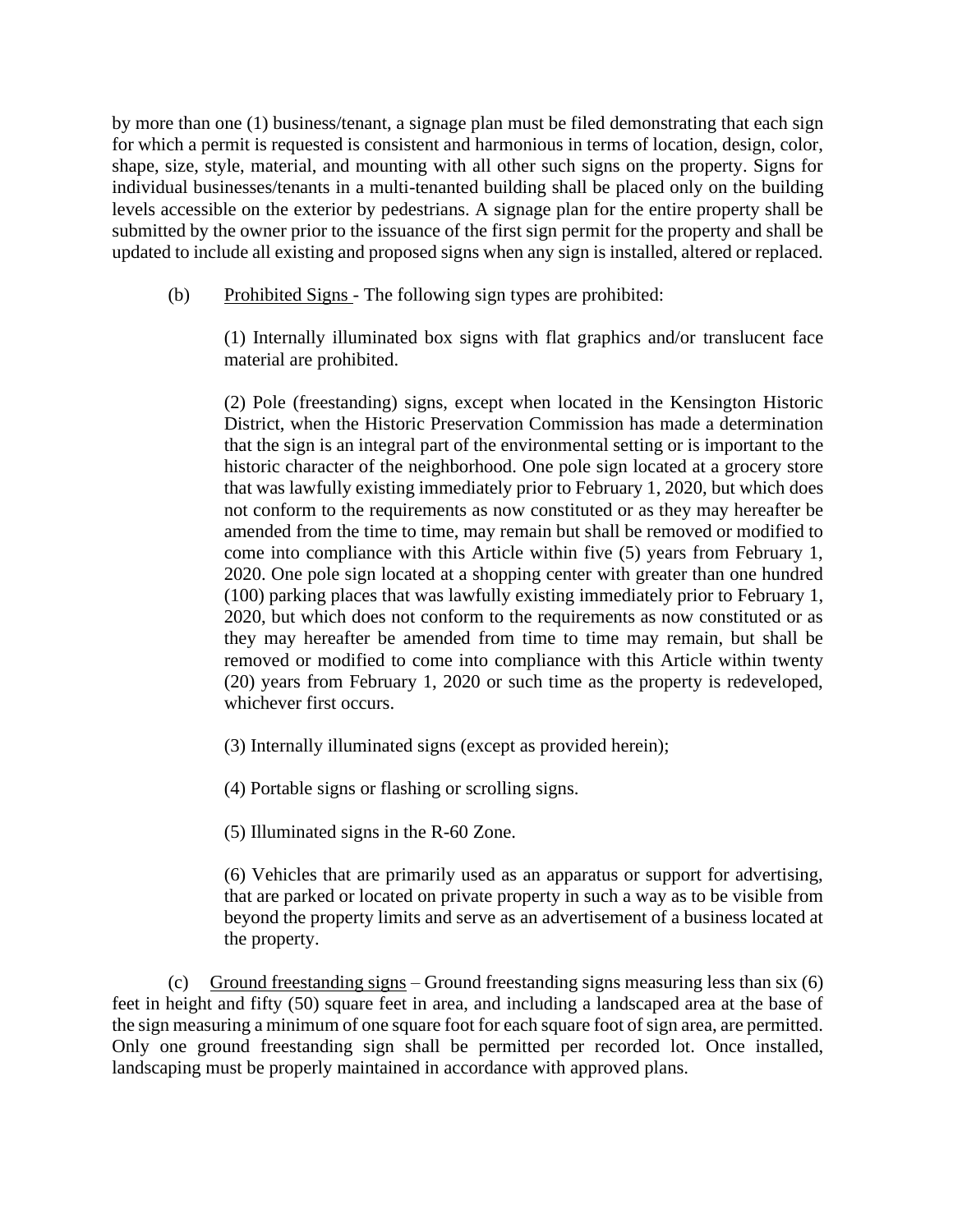(d) Illumination (External) - Exterior sign illumination shall be discrete, uniform, and compatible with the architecture of the structure. The light source shall only illuminate the sign and shall not glare, reflect, or shine onto public ways, streets, park areas, or residential properties. Sign illumination must use an enclosed lamp design or indirect lighting from a shielded source in a manner that prevents glare from beyond the property line. The light source shall be shielded or controlled in a manner so that it does not generally shine above or beyond the sign. Except in the CRT and CRN Zone, on properties abutting, contiguous or confronting, or within 150 feet of, a residential property or use, all signage illumination light sources (including neon) must be turned off when the business is not open for public access or before 10:00 p.m. daily, whichever occurs first.

(e) Illumination (Internal) – Only internal, halo, or backlit illumination signs composed of individually mounted channel letters, or in box signs with opaque face panels that utilize routed push-through or LED text or overlay translucent text material are permitted. Individual letters shall be mounted directly to the building or on raceways or tracks attached to the building are permitted. Internal sign illumination shall be discrete, uniform, and compatible with the architecture of the structure. The light source shall only illuminate the sign and shall not glare, reflect, or shine onto public ways, streets, park areas, or residential properties. Sign illumination must use an enclosed lamp design or indirect lighting from a shielded source in a manner that prevents glare from beyond the property line. The light source shall be shielded or controlled in a manner so that it does not generally shine above or beyond the sign. Except in the CRT and CRN zone, for properties abutting, contiguous or confronting, or within 150 feet of, a residential property or use, all signage illumination light sources (including neon) must be turned off when the business is not open for public access or before 10:00 p.m. daily, whichever occurs first.

(f) County regulations with respect to individual and total sign area apply to permanent and limited duration signs, except as otherwise set out herein. A limited duration sign or signs that measure or exceed a total of ten (10) square feet in size, or are placed more than five (5) feet from the face of the main building, may be placed on private property for not more than sixty (60) days in any calendar year. No time limit applies to limited duration signs that measure less than a total of ten (10) square feet and are less than five (5) feet from the face of the main building. One sign is allowed per permit, with a maximum of four permits at any one time. Multiple limited duration signs that are similar may not be used to enlarge this time limitation. Multiple signs that are similar may not receive a permit for the same location. The maximum sign area of each sign is fifty (50) square feet with a maximum total sign area of one hundred (100) square feet.

(g) Allowable Signage Calculations – Signage calculations shall include exterior signage of all types including permitted neon signs. Symbols, letters and logos count towards total signage. Properties abutting or confronting residential property shall be limited to one (1) square foot of signage for each lineal foot of building frontage.

(h) Applicability – This section applies only to signs in the CRT, CRN and Industrial zones, except where specifically noted. All new commercial signage, repairs to existing signage, changes to sign text, tenancy changes, property ownership changes, business name changes, or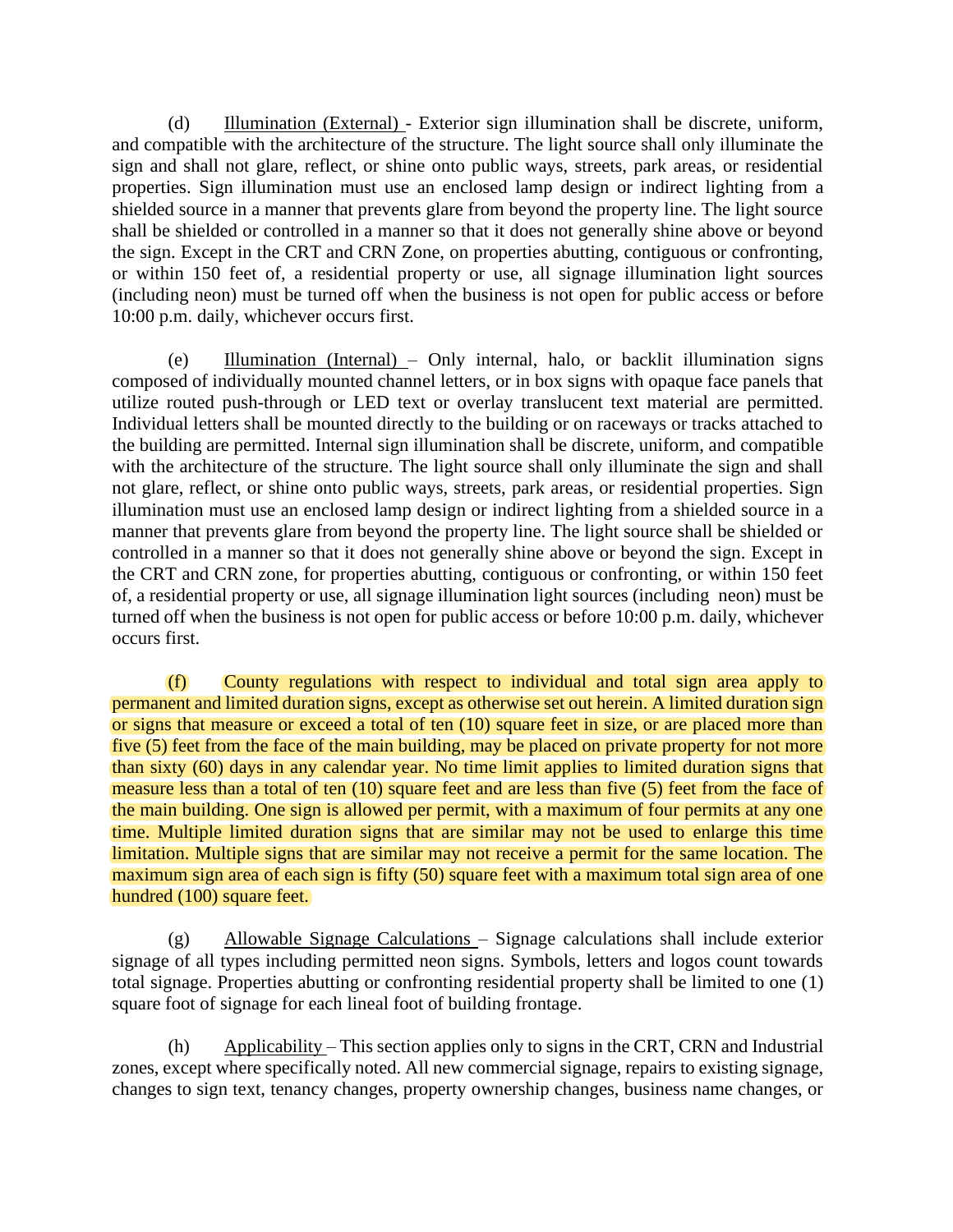use changes must comply with this Article. Whenever an existing sign is altered, it shall be modified to bring it into conformance with this chapter. Whenever any existing business/tenant/owner erects a new or additional sign, all signs on the premises pertaining to that business/tenant/owner shall be modified to bring them into conformance with this chapter. Any pole sign lawfully existing immediately prior to September 1, 2009 that did not conform to the requirements of this section on that date shall be removed or modified to come into compliance with this article. Signs installed by the Town of Kensington or signs at fire stations and public libraries and schools, any sign required by law or regulation by a governmental agency or utility company erected by, or on the order of, a public officer or utility official in the performance of official duties, such as signs controlling traffic, identifying streets, warning of danger, or providing information, are exempt from This section, but not from the application of Chapter 59, Article 59-6, Division 6.7 of the Montgomery County Code.

(i) Additional Restrictions for Signs within the Historic Commercial District (Howard Avenue, Armory Avenue, Fawcett Street, St. Paul Street, and Montgomery Avenue) - The following types of signs are not permitted in the historic commercial district unless a variance is granted by the Council:

- (1) Internally illuminated signs.
- (2) Neon signs or neon decorations.

(j) Interior Window Coverage - The maximum total area of interior window signs shall not exceed twenty percent (20%) of the glass area for that part of each side of the building occupied by the premises or unit, minus the area of any permanent window signs.

(k) Permitted pole signs – Permitted pole signs shall include a landscaped area at the base of the sign measuring a minimum of one square foot for each square foot of sign area. Once installed, landscaping must be properly maintained in accordance with approved plans.

(l) Variance Procedure - If a signage permit application is denied by the Town, an applicant may seek a Variance from this section within 15 days of the date of denial. A variance may not be granted for the erection, installation or maintenance of a sign prohibited by Section 6-104(b) or Montgomery County Chapter 59-6, Division 6.7. The Town may establish a detailed variance application, checklist and charge fees for the consideration of variances requests. A variance may be granted when the Council finds that:

(1) strict application of the Town regulations would result in peculiar and unusual practical difficulties to, or exceptional or undue hardship upon, the owner of the property or owner of such sign;

(2) the variance is the minimum reasonably necessary to overcome any exceptional conditions; and

(3) the variance can be granted without substantial impairment of the intent, purpose, and integrity of this Article. A variance decision must be based on consideration of: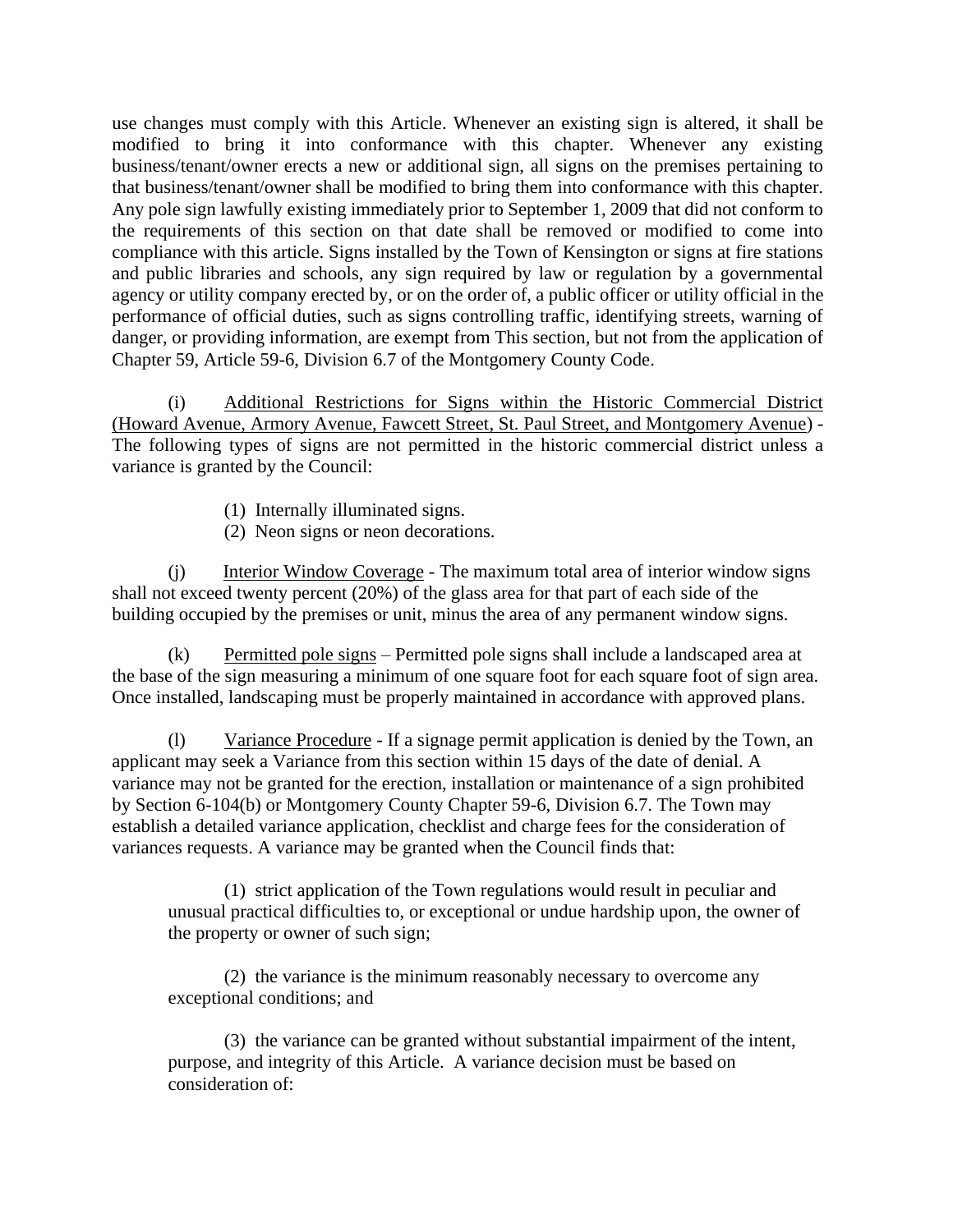(a) one or more of the following elements: size, shape, color, design elements, location or cost of the sign;

(b) the compatibility of the proposed sign with the surrounding property, the proximity of other signs, and the characteristics of the area;

(c) confirmation that the property and all other signs on the property are in conformance with the Article.

(d) recommendation of the HPC if located in the Historic District and if requested by the Council or offered by the HPC.

(4) Contiguous, confronting and abutting owners must receive notice of the variance application prior to consideration by the Council.

(m) Conditions and Revocation - The Council may impose conditions and terms on a sign variance, and may revoke any previously granted sign variance when it determines:

(1) the applicant supplied inaccurate information to the Council, or

(2) the terms of the variance set by the Council have not been met or have been violated.

Section 6-105. Solicitors

(a) Chapter 47 of the Montgomery County Code entitled "Solicitors, Hawkers and Peddlers" which provides for the licensing and regulation of persons who solicit from door to door for the purpose of obtaining orders for the sale of merchandise and persons who hawk, sell, peddle, vend, or offer for sale any merchandise whatsoever in or upon any street, or other public way, including any future amendments, revisions, or changes thereto, is hereby adopted and made part of this Code by reference, except as otherwise provided in the Code.

(b) This Section is an exception to the general exemption enacted by the Town of Kensington in Section 1-202 of this Code.

(c) The Town hereby requests and authorizes Montgomery County to enforce provisions of this Section.

(d) The Town of Kensington reserves the right, along with Montgomery County to enforce the provisions of this Section.

(a) A copy of Chapter 47 of the Montgomery County Code shall be kept in the Town office and shall be made available during normal business hours.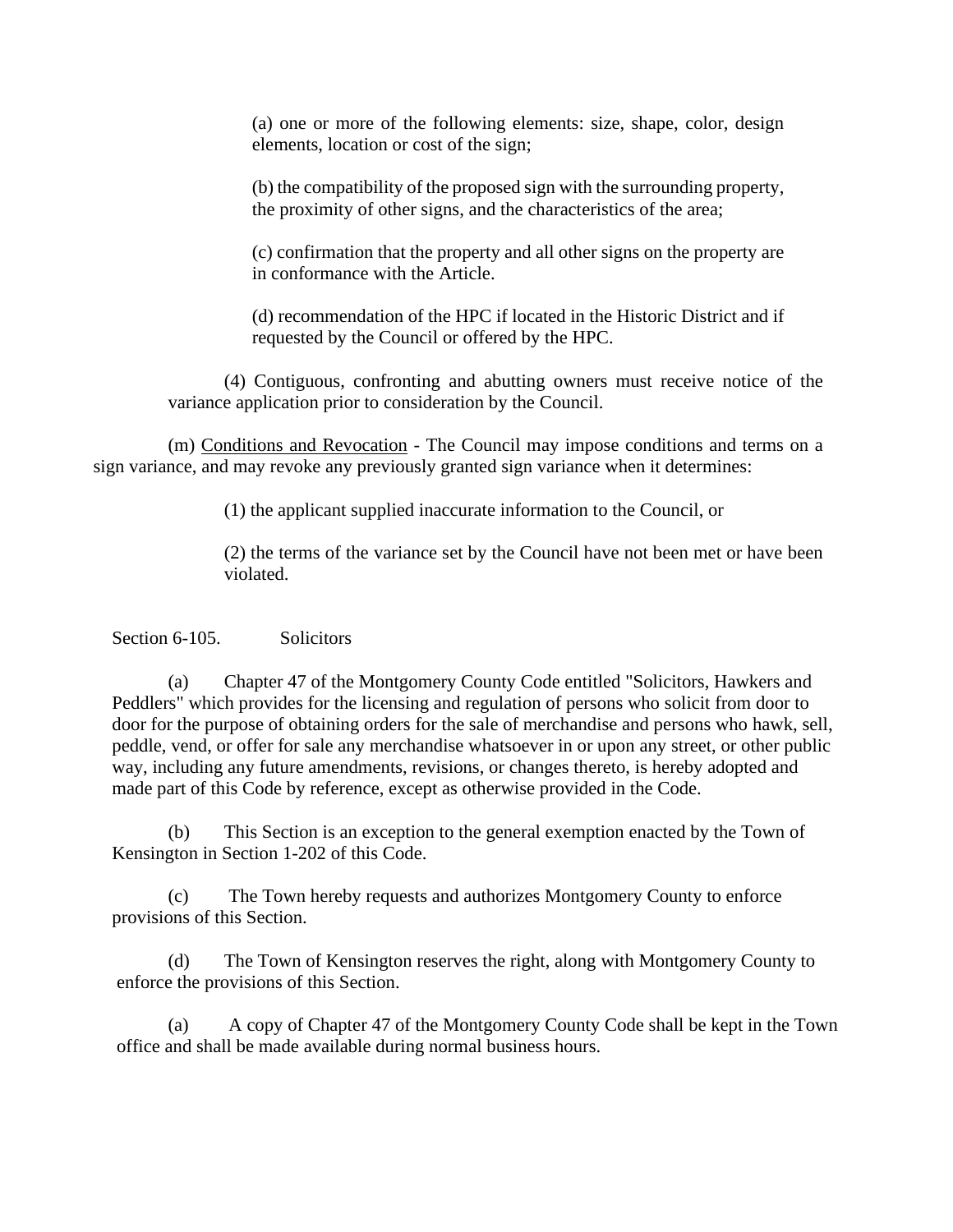Section 6-106. Enforcement and Penalties.

(a) A violation of Section 6-103 shall be a Class F municipal infraction punishable pursuant to Section 10-303 of this Code. Written notice of violation shall be mailed by certified mail to the property owner and tenant occupant (if applicable). Any costs incurred in the removal of prohibited signs by the Town or its designee shall be assessed to the owner of the sign and may be collected as an ordinary debt or in the manner of taxes and shall be a lien on any property belonging to the owner within the Town. For violation assessment and cost reimbursement purposes, the owner shall be considered the individual(s) benefiting from the sign to be determined by phone number, name or address indicated on the sign. In the event the tenant occupant has vacated, the property owner shall be the responsible party.

(b) A violation of Section 6-102 and 6-104 shall be a Class E municipal infraction punishable pursuant to Section 10-303 of this Code.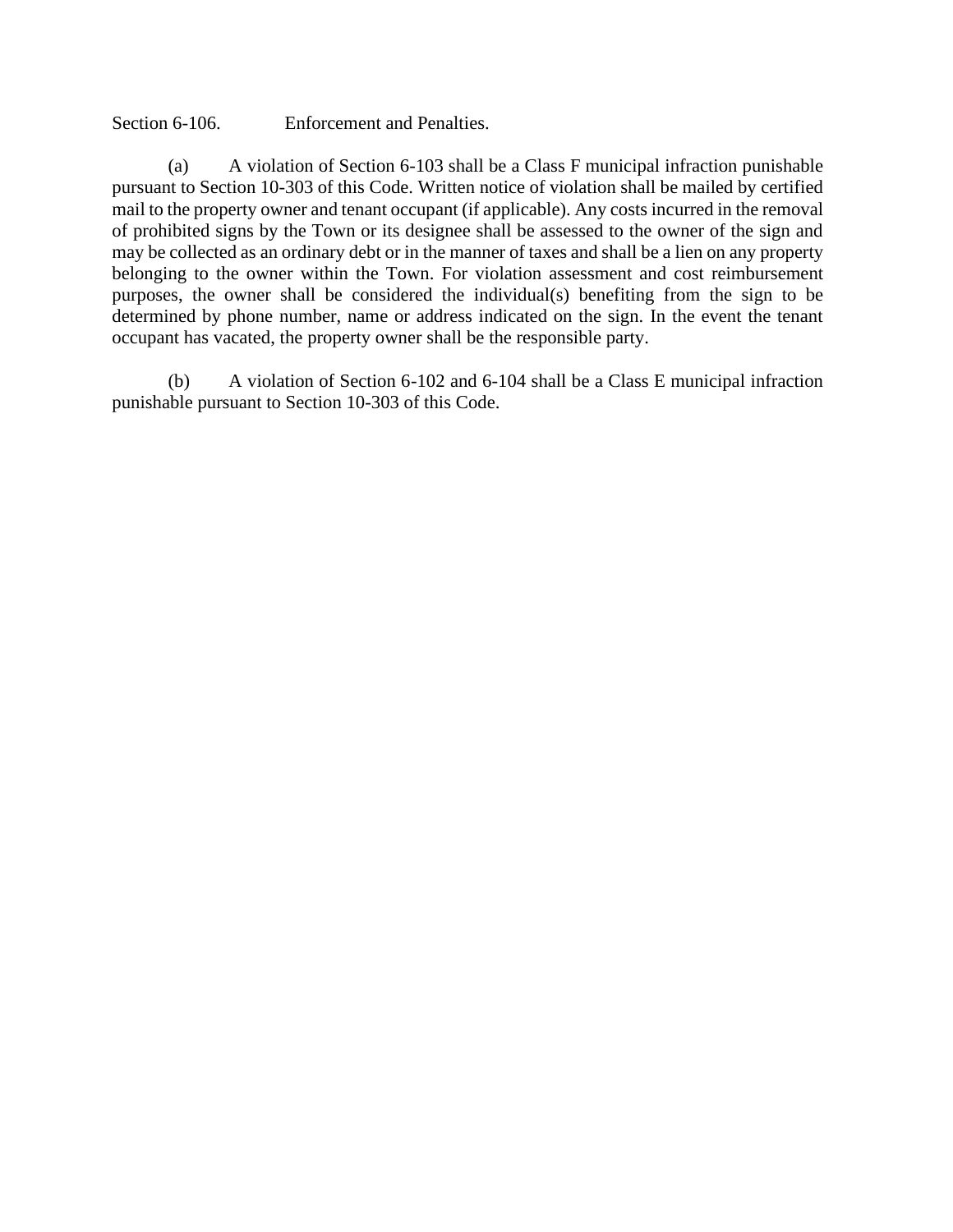The Spirit Club is requesting to place a 6x10 ft. shed on the north side of the property located at 10417 Kensington Parkway, which would encroach onto the Town's property.



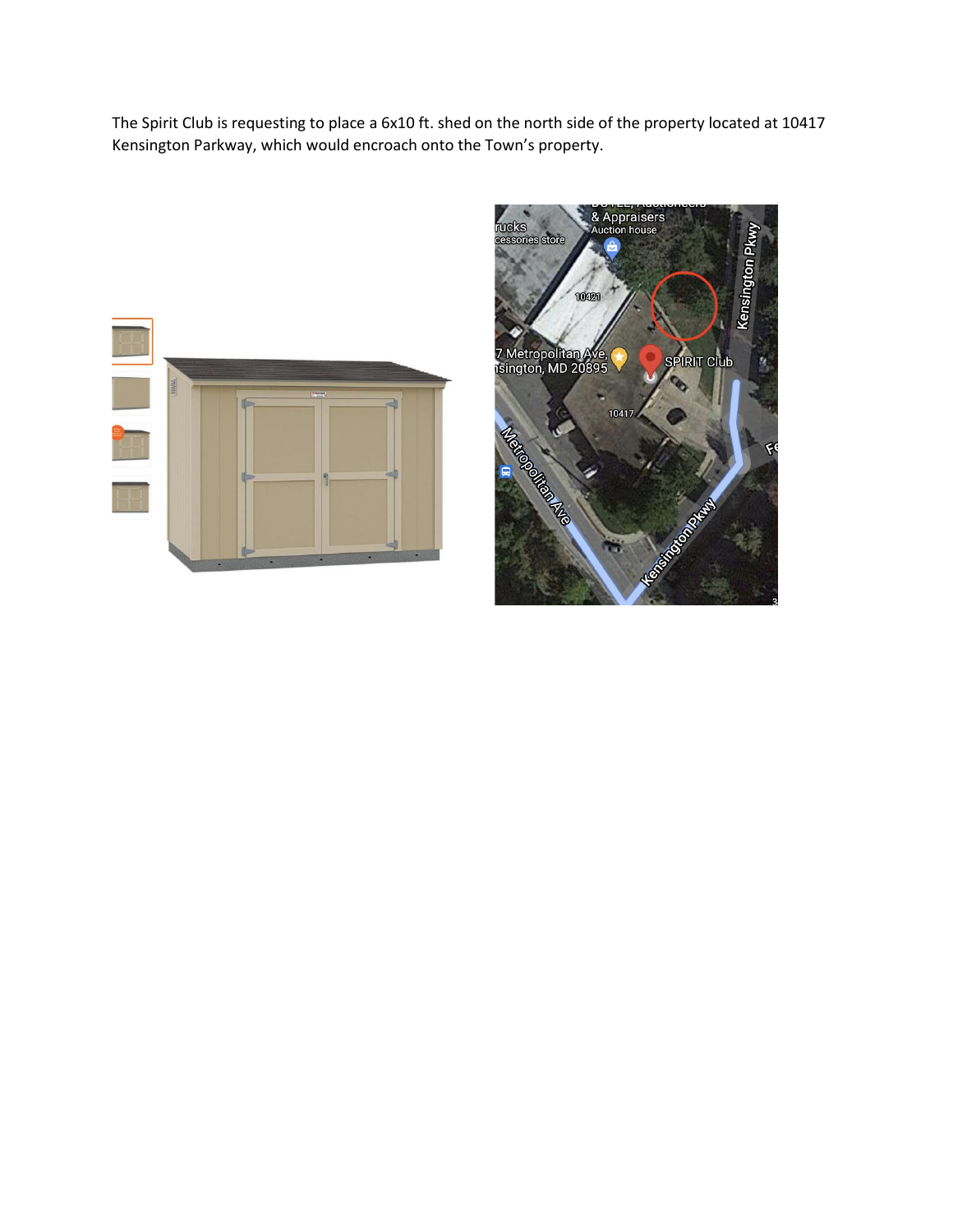# The Main Street Maryland program strives to strengthen the economic potential of Maryland's traditional main streets and neighborhoods.

The program provides designated communities with support for economic planning, marketing and promotion, training and education.

Created in 1998 by the Maryland Department of Housing and Community Development (DHCD), Main Street Maryland consists of 33 designated communities that have exhibited a commitment to fostering economic revitalization and sustainability in their downtown districts. Designations are earned through a competitive process that highlights a five-point approach that incorporates design, local organization, promotion, economic development, and sustainability.

Main Street Maryland's traditional downtown economic and cultural districts are the cornerstones of local communities throughout the State of Maryland. They feature historic architecture as well as locally owned shops and boutiques, arts, unique events & festivals, and a variety of restaurants and cafés which all make for a fun and authentic experience.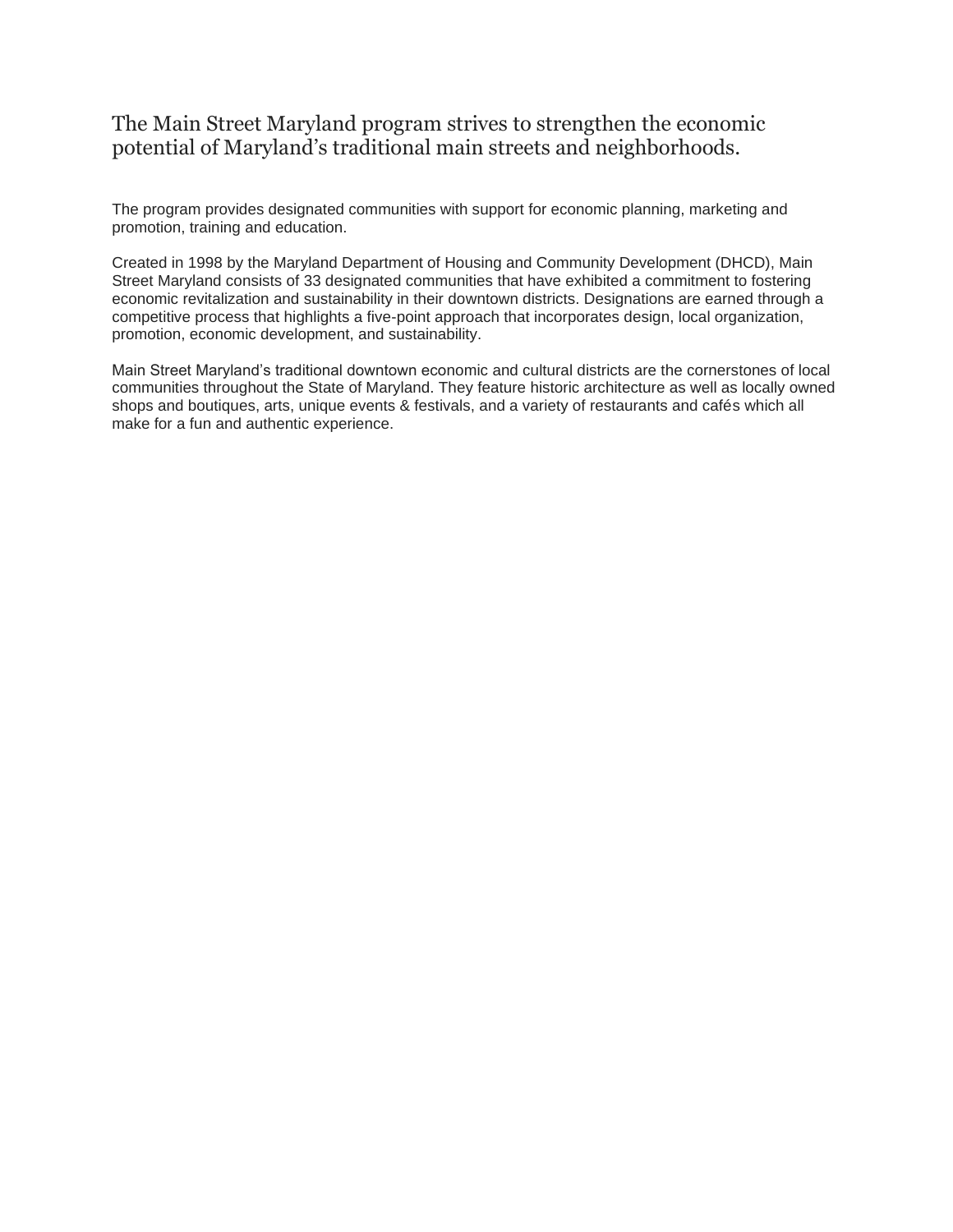# Lettuce collect your food scraps!

**Join the composting program in the Town of Kensington and help reduce the amount of waste that goes to the landfill.**